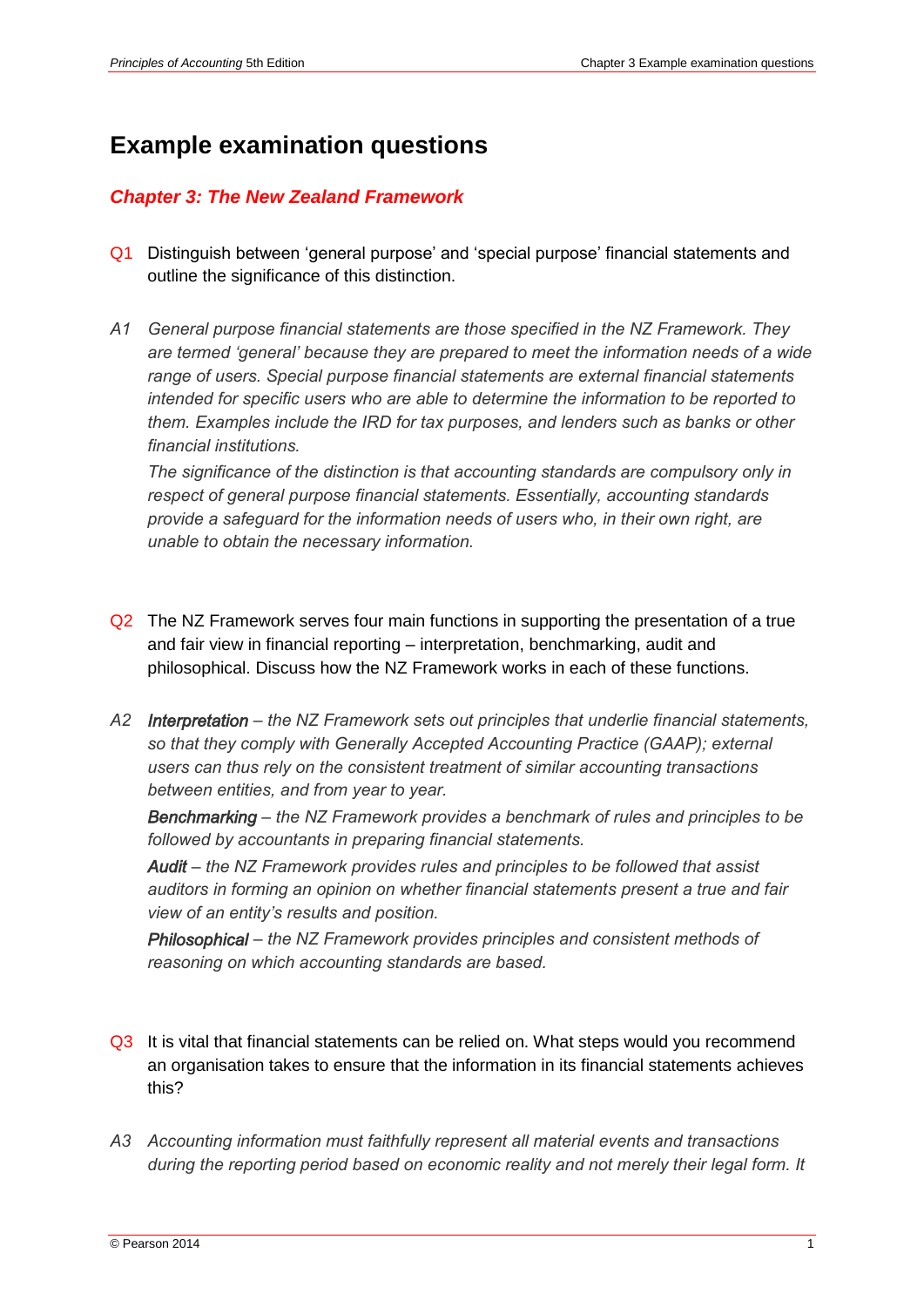*must be free from any bias (be neutral), be complete and as appropriate be conservative in nature (prudent) rather than optimistic.*

*Possible steps could include:*

- *• More detailed disclosures in financial statements than what is required by accounting standards.*
- *• Identifying in the financial statements the more subjective aspects of the reported information.*
- *• If not already required, having the financial statements audited.*
- Q4 Explain the term 'period reporting'. Why is this concept important?
- *A4 The period reporting concept requires preparation of financial statements based on defined time periods, typically one year. Although the periods may vary from business to business, they should be regular periods within the same entity. This concept is important because it enables users of the financial statements to track and compare financial performance of an organisation on a consistent basis, between different entities and between different years.*
- Q5 In a company that you work for, a building which cost \$150,000 ten years ago now has a market value of \$400,000. For financial statement purposes, what arguments would you put forward to convince your Chief Executive Officer that this building should be shown in the financial reports at its current market value?
- *A5 The historical cost of \$150,000 was a fair value of the building 10 years ago. This value does not recognise the current value of the building, which is \$400,000. The adoption of the current market value (which must be certified by qualified valuers) ensures that assets in the Balance Sheet are not underestimated and therefore reflects the fair values for those assets.*
- Q6 According to the NZ Framework, it is appropriate to use multiple measurement bases. What does this mean, and what disclosure must be made?
- *A6 This means that organisations can use several measurement bases, in conjunction with one main base such as historical cost. Thus historical cost may be the main valuation measurement base, but others such as current values, net realisable value or present value may also be used. For example, inventory can be valued at the lower of cost and net realisable value, and non-current assets can be periodically measured at current fair values.*

*The use of mixed bases requires full disclosure of individual item measurements.*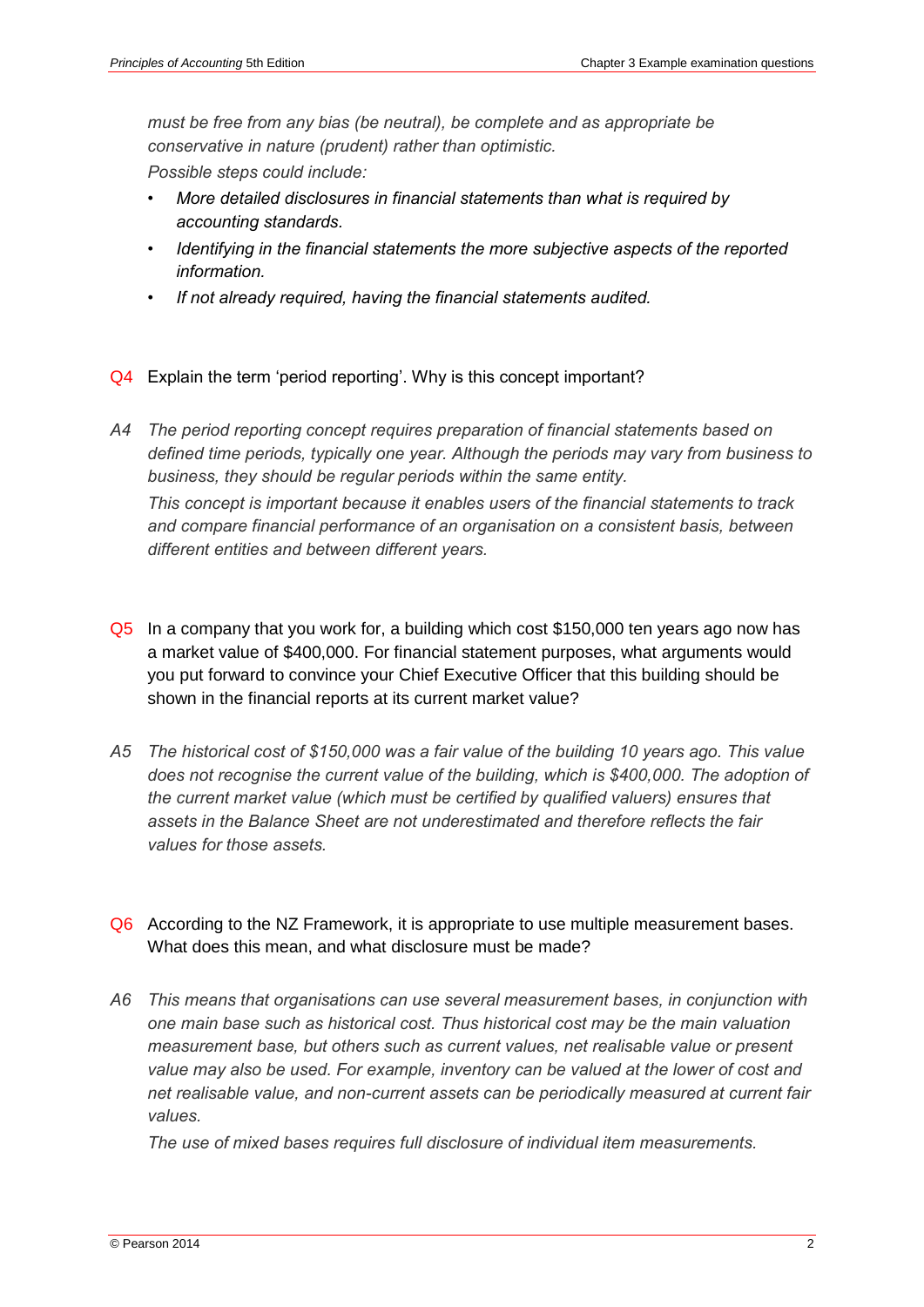- Q7 Briefly explain the purpose and function of Accounting Standards, distinguishing between an IFRS and an NZ IFRS.
- *A7 An IFRS is an International Financial Reporting Standard, produced by international accounting bodies.*

*An NZ IFRS is an International Financial Reporting Standard that has been adapted for New Zealand conditions for use in New Zealand.*

*The purpose of international accounting standards is to promote conformity and consistency in financial reporting nationally and internationally.*

- Q8 Briefly contrast cash accounting with accrual accounting, in terms of the types of transactions that are recorded under each system. Which is the most objective system?
- *A8 Cash accounting only records cash transactions – i.e. a transaction is recognised (recorded) only when cash is either paid or received. Accrual accounting records cash transactions, but also transactions on credit as well as balance day adjustments.*

*Cash accounting is the most objective system, as it allows no discretion in the amount or timing of recording transactions; there is no scope for manipulation.*

*Accrual accounting involves estimates and judgement to be applied to the recording of transactions, and thus it is less objective. It provides an opportunity for managers to manipulate results and positions to make them look good.*

- Q9 Explain the 'monetary assumption', the 'going concern assumption' and the 'accounting period assumption', giving an example for each assumption in the financial statements.
- *A9 The 'monetary assumption' means the expressing of financial transactions in a common currency.*

*An example is the conversion of overseas currency to the New Zealand currency equivalent in financial statements.* 

*The 'continuity (going concern) assumption' means that financial reporting of an entity is done on the basis that it will continue operating in future accounting periods.* 

*An example of the application of the going concern assumption is that non-current assets may be valued at historical cost, rather than current or liquidation values, in the financial statements. As the entity is expected to continue, current or liquidation values may not be relevant to any management decisions.*

*The 'Accounting period assumption' means that the life of an entity is divided into consistent time periods for financial reporting, usually 1 year.* 

*An example is found in the title of the Balance Sheet – '… as at 31/03/20X1' – which shows the value of assets, liabilities and owners' equity at the end of each year.*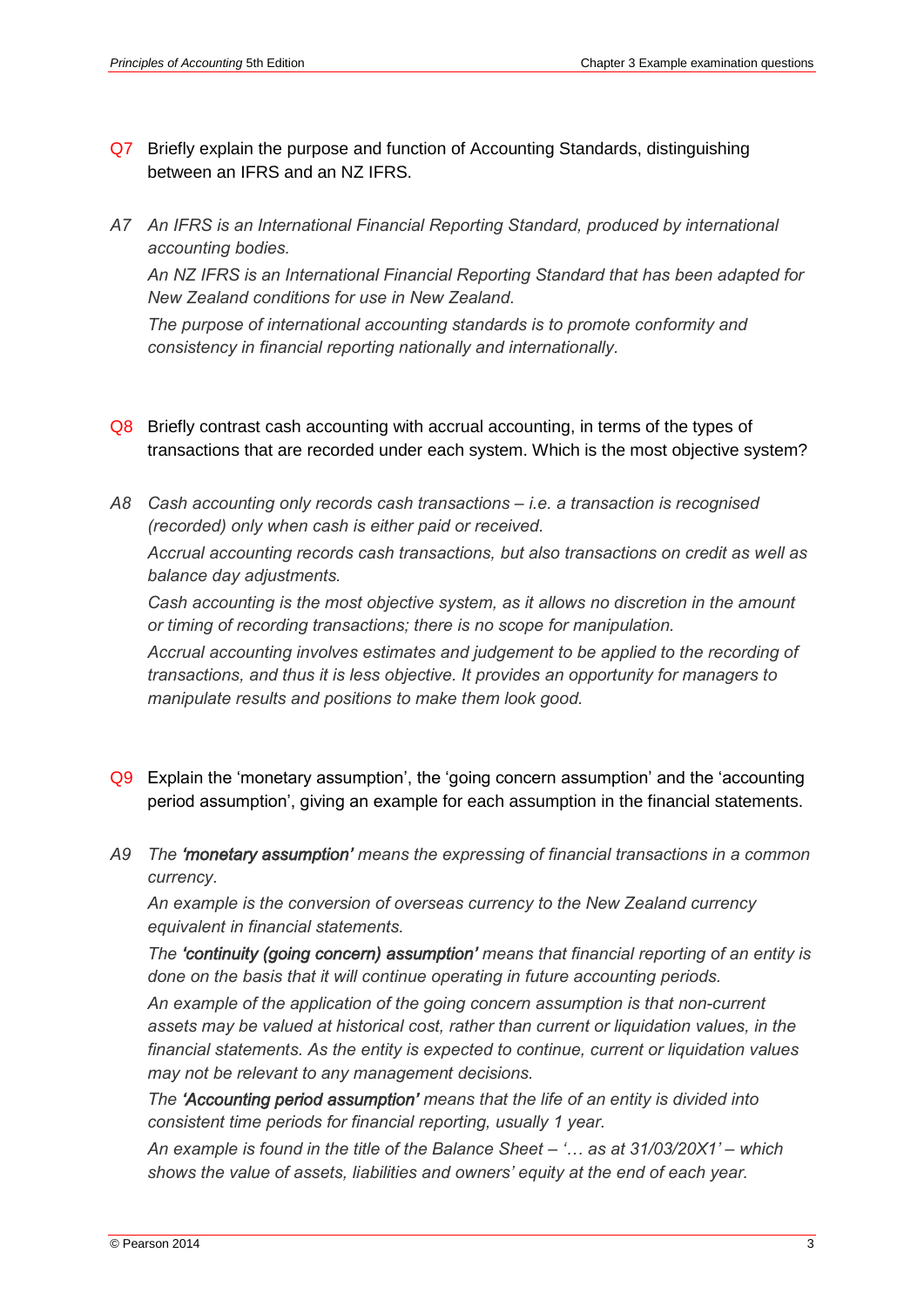Q10 Match the assumption/principle in column 1 with the best illustration of an implication in column 2.

| Column 1         | Column <sub>2</sub>                                                                                                                                                                                                  |  |
|------------------|----------------------------------------------------------------------------------------------------------------------------------------------------------------------------------------------------------------------|--|
| Going concern    | The accounting system records cash transactions, credit<br>A<br>transactions, and balance day adjustments, rather than just<br>cash transactions.                                                                    |  |
| Accrual basis    | B<br>To enable valid comparisons to be made year by year, and<br>between different firms, Income Statements are prepared on a<br>regular annual basis.                                                               |  |
| Period reporting | C<br>An entity is expected to continue operating into the future,<br>therefore non-current assets are valued at historical cost rather<br>than current fair values, as the firm has no intention of selling<br>them. |  |

*A10 Going concern – C Accrual basis – A Period reporting – B*

- Q11 There are 3 main points to the NZ Framework definitions of an asset. Apply those 3 main points to each of the following scenarios, and determine whether an asset should be recognised and recorded in the Balance Sheet.
	- a A firm is involved in a court case in which it is suing a competitor for \$100,000 for copying its product and trademark. The court case has not yet been decided.
	- b A firm has signed a contract of purchase for 2 tonnes of bananas in Ecuador, and also has an insurance contract for loss of sales and profits if the bananas are damaged, lost or held back in any way from the voyage to New Zealand.
	- c A firm has just signed a world-famous New Zealand netballer to work for them in a marketing position. The netballer's international contacts and high profile are expected to win the firm several lucrative contracts. The contract of employment may be terminated by either party, provided written notice is given 2 weeks in advance of the termination date.
- *A11 a Control over the asset – the firm does not have control over the outcome of the court case and award of \$100,000. Result of a past event – the court case decision is not yet a past event. Future economic benefits – there is the possibility of a future economic benefit of \$100,000.*

*No, this should not be recorded as an asset, as it fails the control and past event requirements for an asset.*

*b Control over the asset – the firm does have control over the bananas or the sales and profits if the bananas are lost.*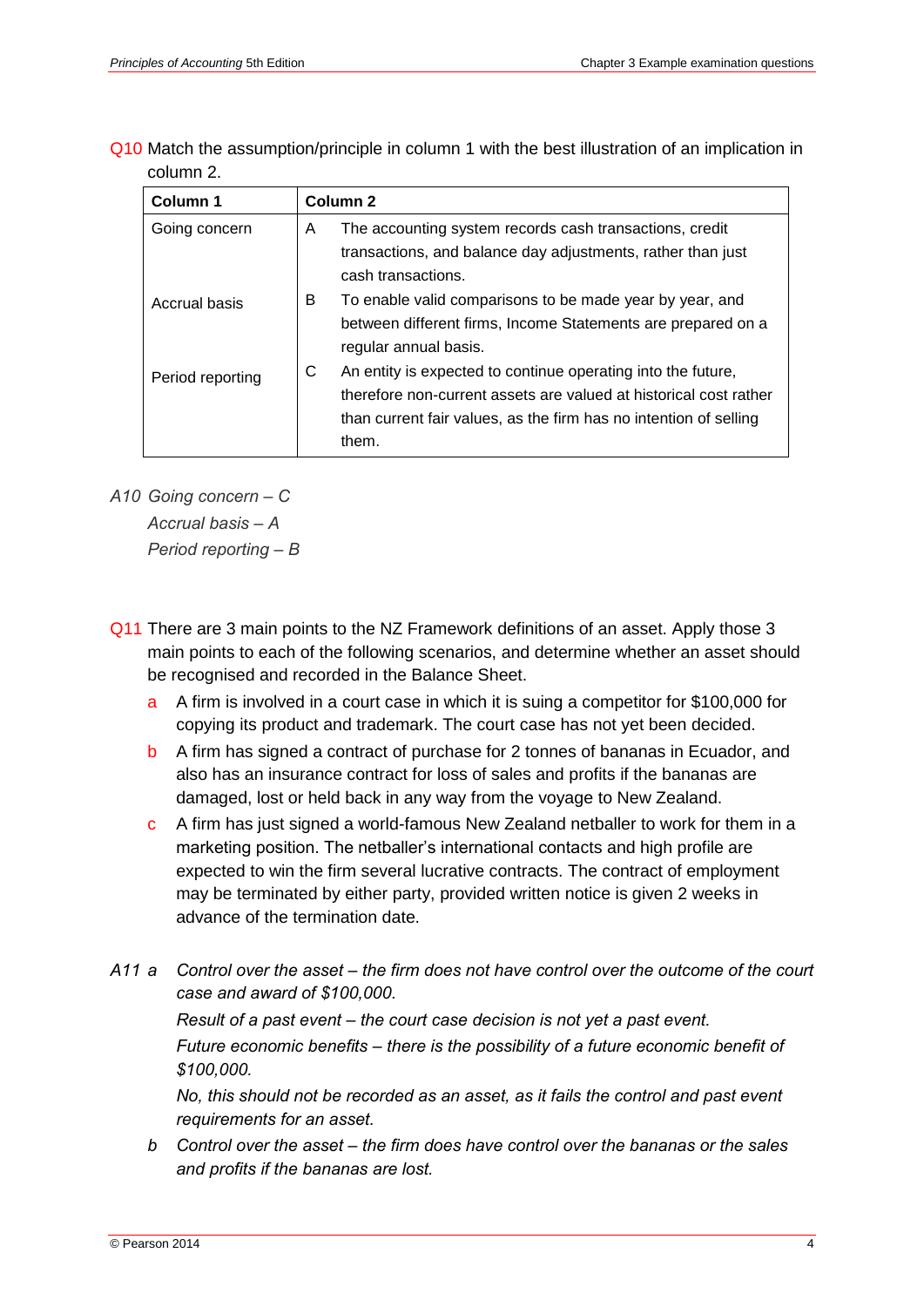*Result of a past event – the firm has already signed contracts for the bananas, and for the insurance.*

*Future economic benefits – either the bananas or the insurance contract will provide the firm with future economic benefits.*

*Yes, this should be recorded as an asset, as it passes the control, past event and future economic benefits requirements for an asset.*

*c Control over the asset – the firm does not have control over the employee; she is free to resign with 2 weeks' notice.*

*Result of a past event – the signing of the employment contract is a past event. Future economic benefits – the netballer's international contacts and high profile are expected to win contracts for the firm.*

*No, this should not be recorded as an asset, as it fails the control requirement for an asset.*

Q12 Match the assumption/principle in column 1 with the best illustration of an implication in column 2.

| Column 1          | Column <sub>2</sub> |                                                                   |  |
|-------------------|---------------------|-------------------------------------------------------------------|--|
| Understandability | A                   | Accountants must know something about the decisions to be         |  |
|                   |                     | made. In order to supply the most appropriate information, the    |  |
|                   |                     | accountant must know something about the decisions for which      |  |
| Relevance         |                     | the information is required.                                      |  |
|                   | B                   | When two or more different accountants measure the result of a    |  |
|                   |                     | business transaction, both should obtain approximately the same   |  |
| Reliability       |                     | results.                                                          |  |
|                   | С                   | The financial results of other firms within the same industry may |  |
|                   |                     | be used to assess the firm's position or performance.             |  |
| Comparability     | D                   | If financial reports are prepared for unskilled users, the        |  |
|                   |                     | accountant should ensure that the reports are as simple as        |  |
|                   |                     | possible.                                                         |  |

*A12 Understandability – D Relevance – A Reliability – B Comparability – C*